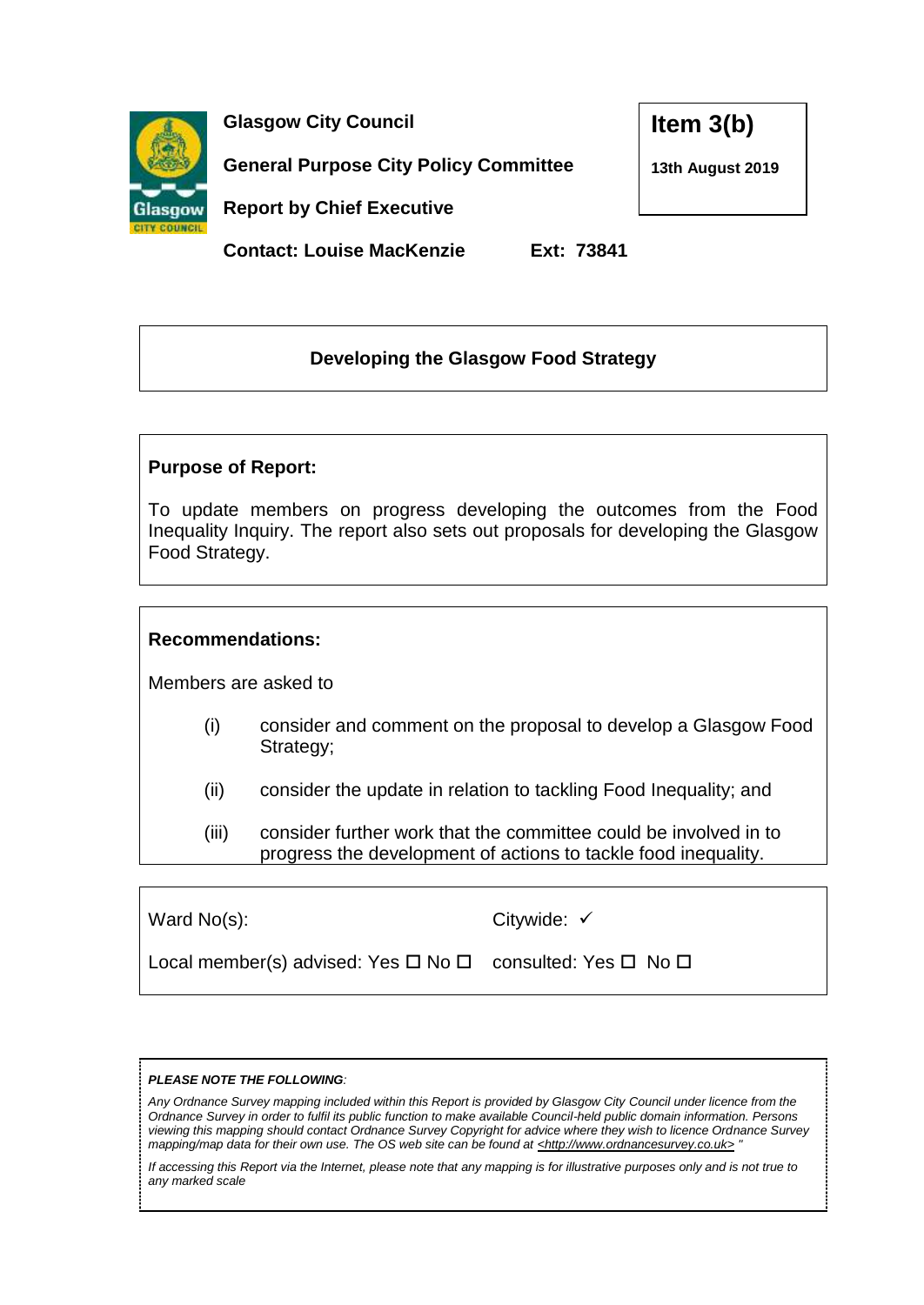### **1.0 Introduction and Background**

- 1.1 The challenge presented by food inequality and poverty in Glasgow is one of the biggest public health challenges that we face in the city. The General Purposes City Policy Committee agreed in August 2018 to conduct an inquiry into food poverty and inequality.
- 1.2 The Food Poverty and Inequality Inquiry brought together city councillors, citizens, community food groups, foodbanks and academics. The Inquiry's remit was to
	- Understand food inequality in Glasgow
	- Look at the steps the city can take to prevent food inequality
	- Consider how the city can make best use of the services and approaches already available
	- Look at what the city can do to invest in longer term sustainable solutions
- 1.3 Members previously considered a report at their meeting in January, [Tackling](https://www.glasgow.gov.uk/councillorsandcommittees/submissiondocuments.asp?submissionid=91429)  [Food Inequality update,](https://www.glasgow.gov.uk/councillorsandcommittees/submissiondocuments.asp?submissionid=91429) which summarised the work of the Inquiry. The report informs members of progress to date. There were two broad areas of recommendations set out in the previous report :
	- To develop a Food Plan or Strategy for Glasgow
	- To explore new and innovative models to tackle food inequality and improve the response of the public sector
- 1.4 The value of developing action on food inequality as part of a broader city food plan or strategy lies in the recognition that, while food poverty is caused by poverty rather than too little food, inequalities exist and are exacerbated in our current food system. The most effective action on food inequality is therefore through anti-poverty measures in combination with changes to the wider food system. This food system influences issues related to food inequality such as the availability of affordable, nutritious food; the prevalence and pattern of dietary-related ill-health (and inequalities in dietary-related ill-health); opportunities for employment and skills development in a growing food, hospitality and tourism sector; interception of surplus food; local food growing; and the environmental impact relating to food.
- 1.5 A city food strategy would bring coherence, coordination and synergy to a range strategies and policies that relate to this food system and that already in existence or development. These include, but not limited to, Glasgow's approach to tackling poverty, the Child Poverty Action Plan, Our Resilient Glasgow Strategy, Glasgow's school food policy, Glasgow's food growing strategy, NHS GGC's public health strategy, Glasgow City Region's economic action plan, Glasgow City Region's Tourism Strategy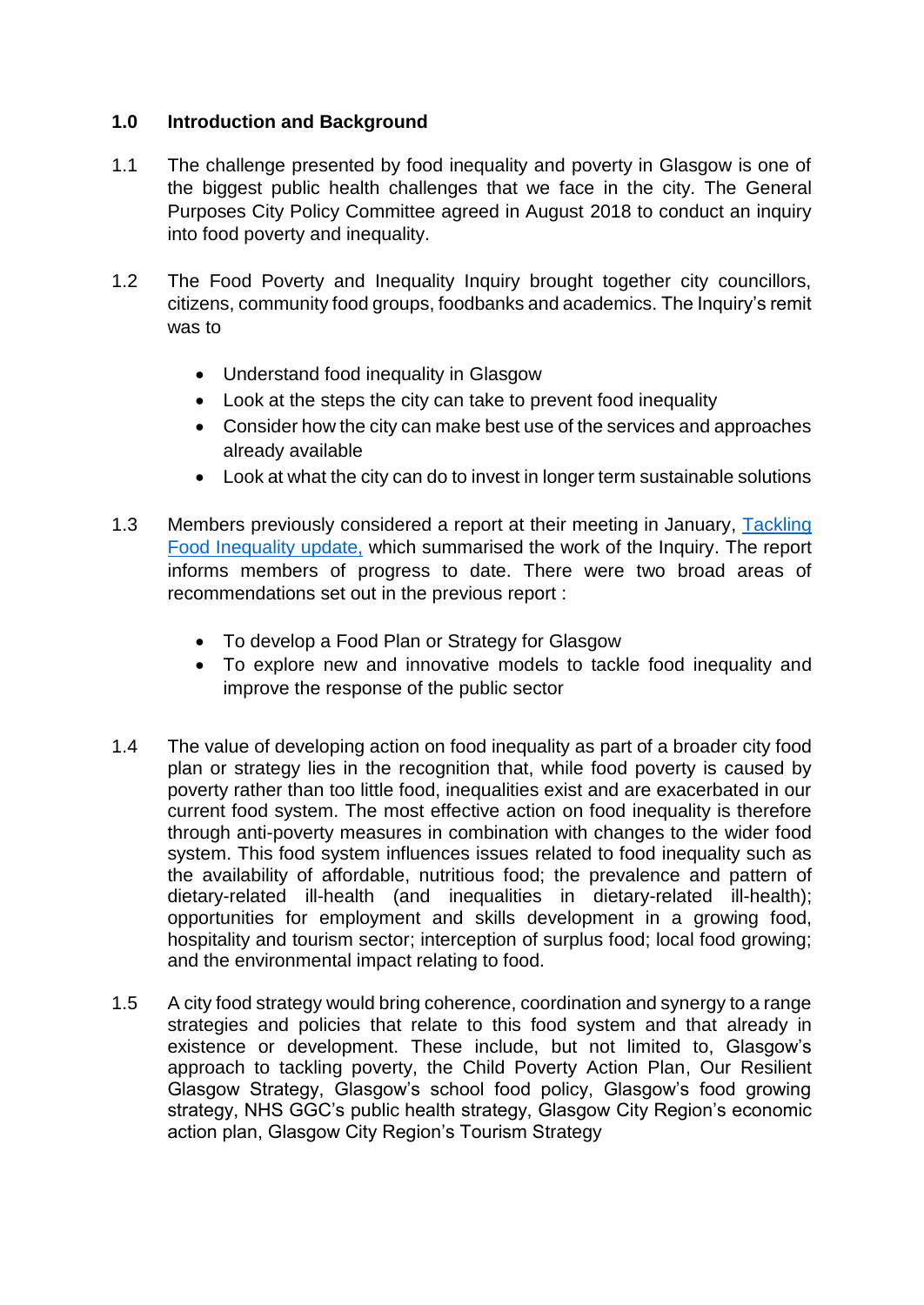1.6 A city food strategy would enable coordinated city level action, which in turn can support the local level food action plans which are in development across the city. E.g. Food for Good in Govan.

### **2.0 Glasgow Food Policy Partnership and the Glasgow Food Summit**

- 2.1 Glasgow has a rich and diverse network of community food organisations and groups across the city, supported by city wide organisations and partnerships such as the [Glasgow Community Food Network](https://glasgowfood.net/) and the Glasgow Food Policy [Partnership \(GFPP\).](http://goodfoodforall.co.uk/) The GFPP brings together public, private and voluntary sector organisations who want to build a fairer, healthier and more sustainable food system for Glasgow. Councillor Anna Richardson attends GFPP along with officers from Neighbourhoods and Sustainability and Chief Executives Department. The Health and Social Care Partnership are also represented. Other members include Glasgow Community Food Network, Fareshare, Nourish Scotland and the Soil Association. It is supported and resourced by Glasgow Centre for Population Health.
- 2.2 GFPP has been working with partners to build the case for a Glasgow Food Plan. A Food Summit took place in May in the City Chambers. The Summit brought together a range of public, private, community and voluntary sector partners with an interest in developing a fairer food system for Glasgow. Bailie Elaine Ballantyne presented the opening address. Feedback from the summit is a separate item on today's agenda.

## **3.0 Developing Glasgow's Food Strategy**

- 3.1 Council Strategic Plan commitment 71 says that we will "support the development of Glasgow as a sustainable food city". To secure the  $1<sup>st</sup>$  tier award level (bronze) as a Sustainable Food City requires as a minimum :
	- An active cross sector partnership focussing on sustainable food
	- An action plan outlining objectives for at least one year ahead
	- Evidence that healthy and sustainable food is 'recognised/referred to' in city policies and strategies
- 3.2 The Food Summit provided a timely opportunity to progress the development of the shared understanding of the ambition and priorities that will be set out in the Glasgow Food Strategy. The themes adopted for the Summit provide a good structure for the Strategy and are consistent with those adopted by other cities
	- Good food at home and reducing food insecurity
	- Good food for the economy
	- Good food in the community
	- Good food for children and young people
	- Growing good food
	- Good food for the environment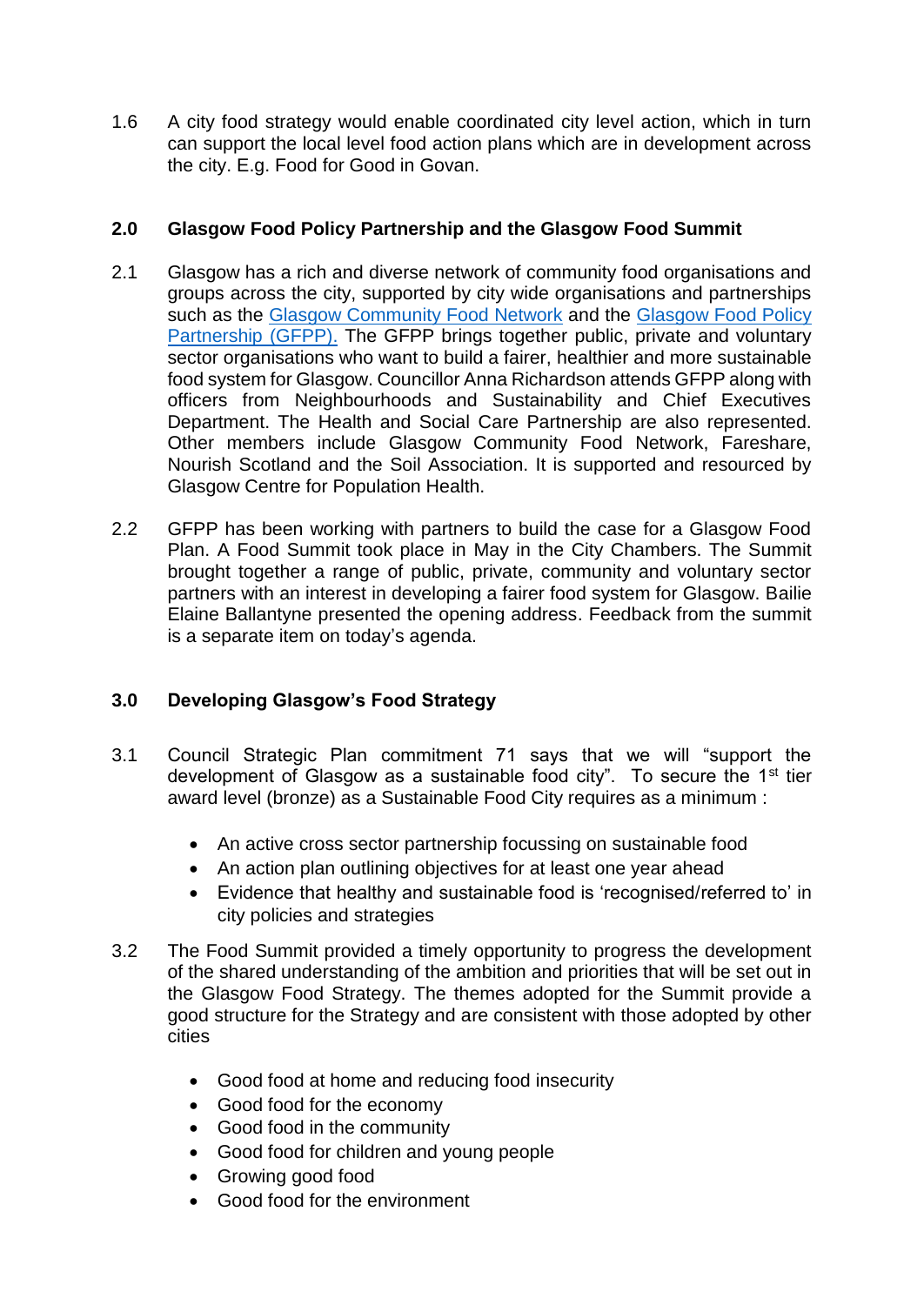- 3.3 It is proposed that the Strategy is a long term document, a framework for the city: it should provide an overview of the current situation for each theme and what we want to achieve over the life of the Strategy. A year 1 implementation plan should be developed and agreed in parallel to the Strategy.
- 3.4 Every organisation and individual Glaswegian can do something to improve food : whether at home, in work and through getting involved in initiatives in local communities. For each theme the Strategy could be set out with :
	- actions for individuals and communities
	- what Glasgow City Council will do to deliver and support change
	- Areas of action that need to be led by/ supported by other partners in the city, including other public sector partners, RSLs and business
- 3.5 Through the Sustainable Food Cities network we have engaged with other cities that have developed Food Strategies or Plans and learned from their experience. From this , the following broad timescale and key actions are proposed :

| August to October 2019: | develop baseline, agree strategy outcomes and<br>identify theme leads |
|-------------------------|-----------------------------------------------------------------------|
| November/December 2019: | develop priorities for each theme, through                            |
|                         | engaging with key stakeholders and communities                        |
| January 2020            | agree consultation and engagement approach                            |
| January/February 2020   | draft Strategy and year 1 implementation plan                         |
| March to May 2020       | consultation and engagement                                           |
| June/July 2020          | draft final Strategy and Year 1 implementation plan                   |
| August 2020             | agreement of Strategy and implementation plan                         |

#### **4.0 Responses to Food Inequality**

- 4.1 The Food Poverty and Inequality Inquiry highlighted a range of good practice from Glasgow, Scotland and beyond that can be shared and replicated. This will be comprehensively addressed in the development of the Food Strategy as a Year 1 priority, however a number of examples are worth highlighting to members: the work of Menu for Change, the Rose Voucher Scheme and the development of community food pantries.
- 4.2 [Menu for Change](https://menuforchange.org.uk/) aim to reduce the need for emergency food aid by ensuring that people get access to cash, rights and the food that they need before they are in crisis. Menu for Change submitted evidence to the Food Poverty and Inequality Inquiry which highlighted work in other local authority areas which had helped to improve local responses to food insecurity. In one local authority area, the implementation of improved referral pathways had led to a 22% drop in food bank referrals, through ensuring that food bank referrals were only made when cash based and more sustainable responses had been exhausted. Menu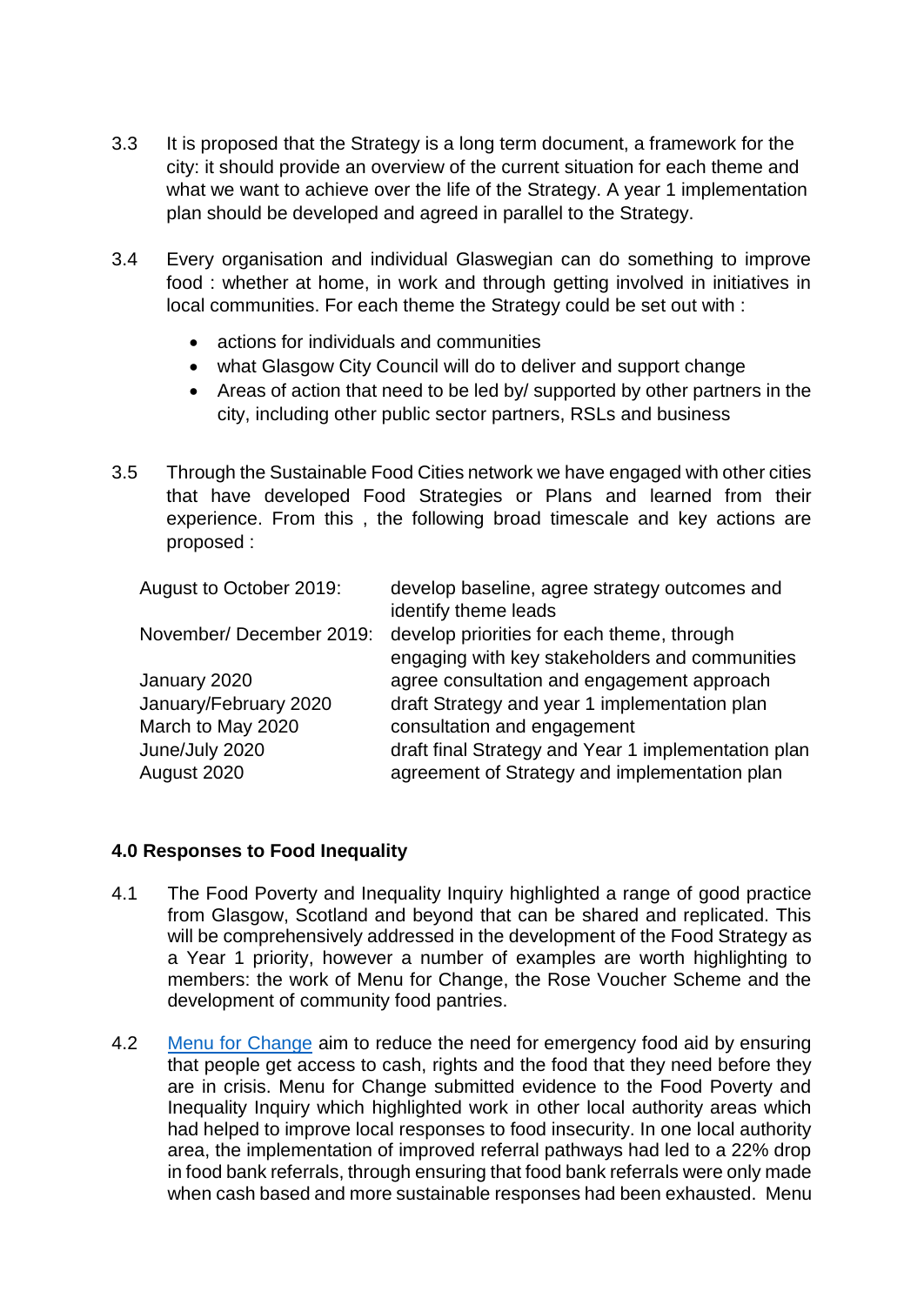for Change will be working with Council staff over the coming months to review our current referral pathways and help identify possible improvements.

- 4.3 The [Alexandra Rose Trust](https://www.alexandrarose.org.uk/) aims to provide access to fresh fruit and vegetables to low income families and currently operates in London, Barnsley and Liverpool. Families are identified through Childrens Centres. A voucher to spend on fruit or vegetables of £3 per week is allocated (double for children under one). The vouchers can be redeemed at fruit and veg stalls, markets, mobile grocery vans, community shops and any retailers who are signed up to take the voucher (e vouchers are also available). As well as benefitting the families who participate it also can help build and support local economies that provide nutritious, particularly areas where there are few places selling fresh, affordable food.
- 4.4 The model has only been in place for about 4 years but evaluations carried out to date show positive impacts on families health and well being. Currently funding is a mix of council funding, Big Lottery and other charitable foundations and some corporate sponsorship/donations. Officers are currently scoping out the possibility of piloting the Rose Voucher scheme in Glasgow.
- 4.5 Community Food Pantries help people to access affordable food. Unlike foodbanks they are not an emergency response. They are often linked to food redistribution schemes such as Fareshare. Typically a community pantry operates on a cooperative model: members pay a small weekly subscription in return for which they can select goods of a higher value (for example for a subscription of £2.50 a week , members can choose 10 items/items to the value of £15). Scotland first community pantry opened in Aberdeen at the end of 2018. There are currently 3 community pantry models being developed in Glasgow: in Ruchazie, Parkhead and Castlemilk.
- 4.6 It is proposed that tackling food inequality is given a high priority in the Glasgow Food Strategy and in particular in the Year 1 implementation Plan. Members of the General Purposes Committee may wish to consider how they can further support the development of activity to tackle food inequality.

#### **5.0 Policy and Resource Implications**

**Resource** 

| <b>Implications:</b> |                                                                                                                                       |
|----------------------|---------------------------------------------------------------------------------------------------------------------------------------|
| Financial:           | Funding for specific initiatives mentioned in the<br>report will be identified as part of the<br>development of implementation plans. |
| Legal:               | No new legal issues                                                                                                                   |
| Personnel:           | No direct personnel implications                                                                                                      |
| Procurement:         | No relevant procurement issues                                                                                                        |
|                      |                                                                                                                                       |